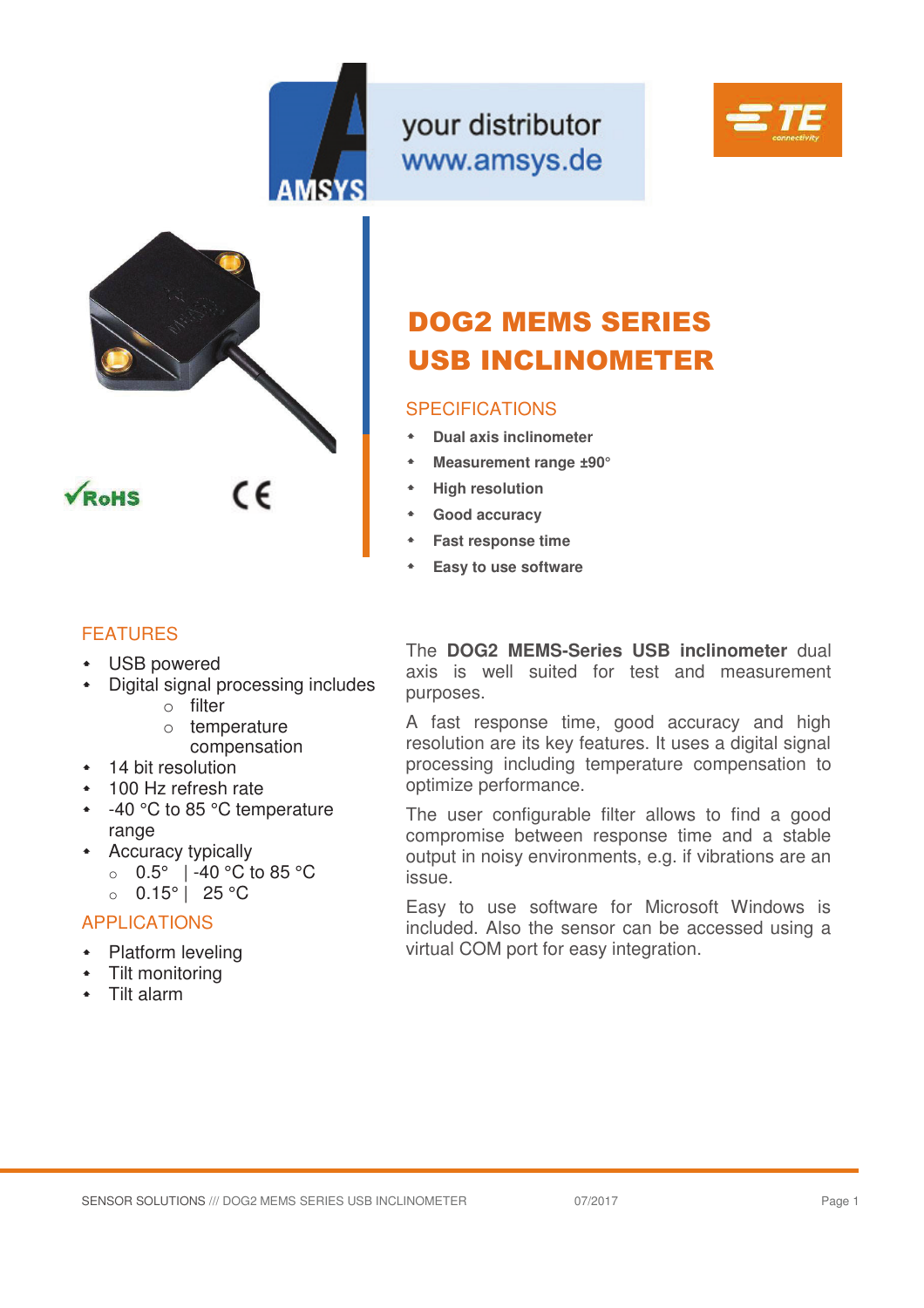

**Dimensions [mm]**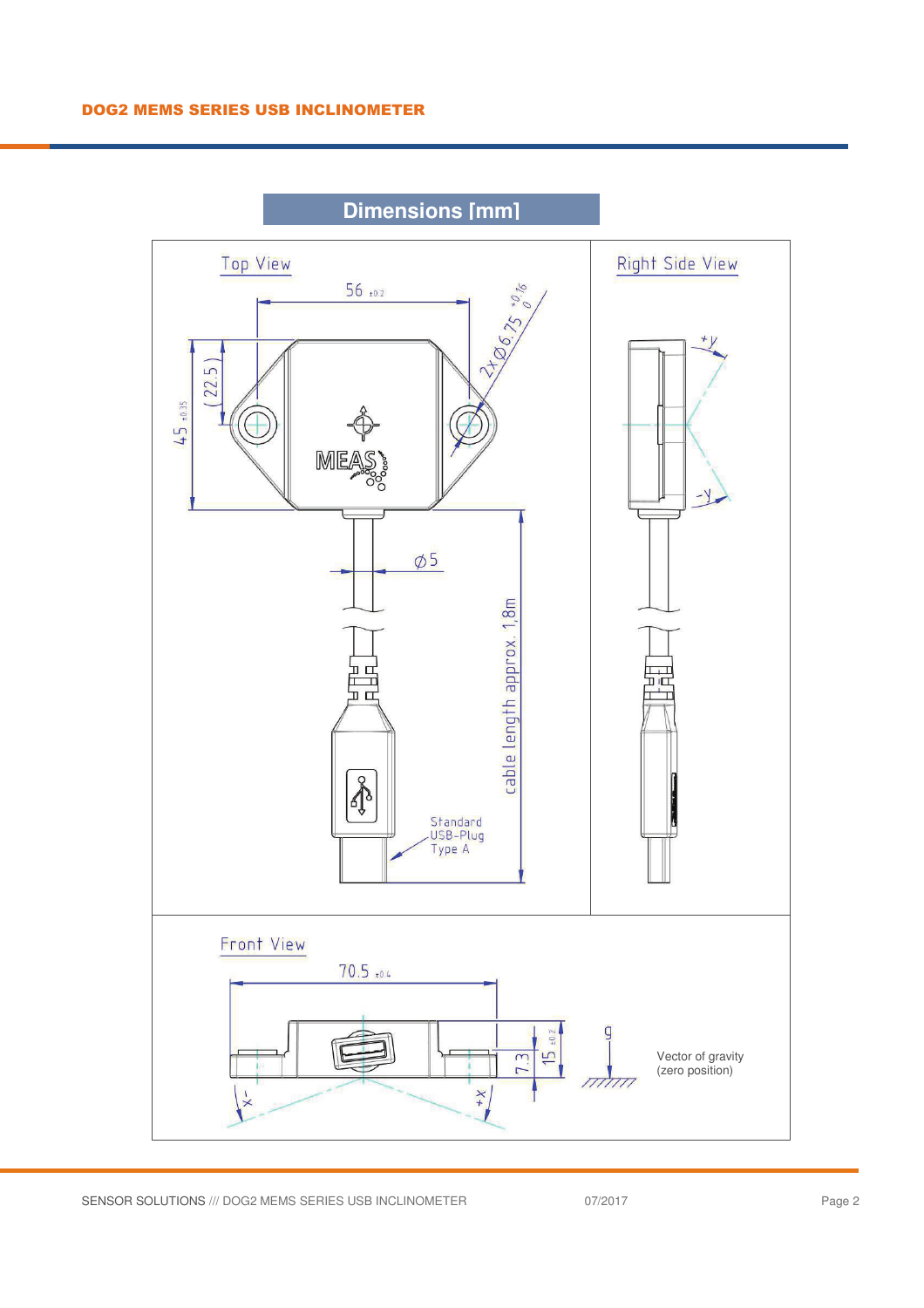# PARAMETERS

| <b>Parameter</b>            | Value                                                 | <b>Comment</b>                      |
|-----------------------------|-------------------------------------------------------|-------------------------------------|
| Range                       | ±90°                                                  | Dual axis sensor                    |
| Accuracy, typ.              | $0.5^\circ$                                           | T= -40 °C to 85 °C                  |
| Accuracy, typ.              | $0.15^\circ$                                          | $T = 25 °C$                         |
| Resolution                  | 14 bit                                                |                                     |
| Refresh rate                | 100 Hz                                                | Internal processing                 |
| Startup time                | $<$ 1 s                                               | Valid output signal                 |
| Supply/excitation voltage   | 5 V                                                   | Powered via USB                     |
| Output                      | X- & Y-angles                                         | Via USB virtual COM port on Host PC |
| Connector                   | Standard USB Plug Type A                              |                                     |
| Cable                       | Length of cable approx. 1.8 m<br>outer diameter Ø5 mm |                                     |
| Operation temperature range | -40 °C to 85 °C                                       |                                     |
| Storage temperature range   | -40 °C to 85 °C                                       |                                     |
| Weight, typ.                | 115g                                                  | Including cable & connector         |
| <b>Dimensions</b>           | 70.5 mm x 45 mm x 15 mm                               | WxDxH                               |

## **COMMENTS**

A software for an easy use of the sensor is supplied with the hardware. It includes a setup wizard for quick and simple sensor configuration (PC with OS Microsoft Windows XP® or later is required). This software is also provided via web download, please visit our company website to check for updates.

#### FUNCTION VIEW



This DOG2-series USB inclinometer is designed for floor mount application.